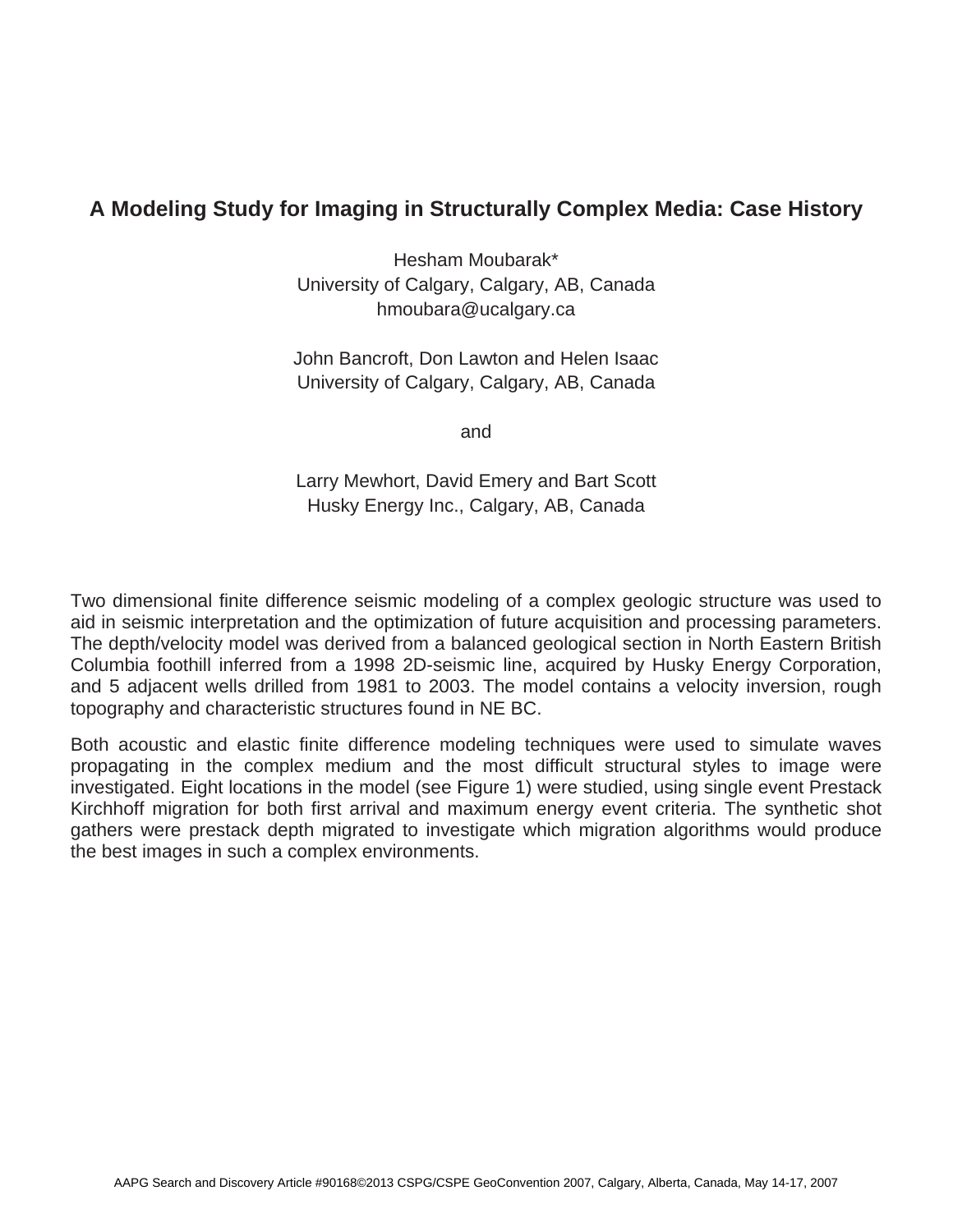

**Figure 1.** Colored-overlay plot of velocity model on the PreSDM section, model size = 29 x 6 km, letters corresponds to eight locations analyzed in this study.

Long offsets gave a better migrated image when the complexities of the near surface geology were minimal. When the near surface geology becomes more complex, the value of the long offset information in enhancing the image was more limited. Additionally, fine source & geophone spacing gave a some what better image, but reasonable images could still be obtained providing the spatial sampling was adequate and the known velocity/depth model was used for the migration.

The synthetic model contains three noteworthy geological features: a box-fold on the west separated from a fault propagation fold on the east by a central syncline. To test if expanding the aperture could aid in imaging steep dips in the presence of the inverted velocity profile, the model was expanded a few kilometers to the west (See Figure 2). Imaging the more complex geology in the central part of the model, has to date only been successful in imaging geological dips of less than 30º.



**Figure 2.** LithoTech Balanced Geologic/velocity Model of northeastern British Columbia created from the seismic line H98-154, using the velocities from five wells on or near the line which is expanded to the east and the structural complexity was removed on the west to help in imaging.